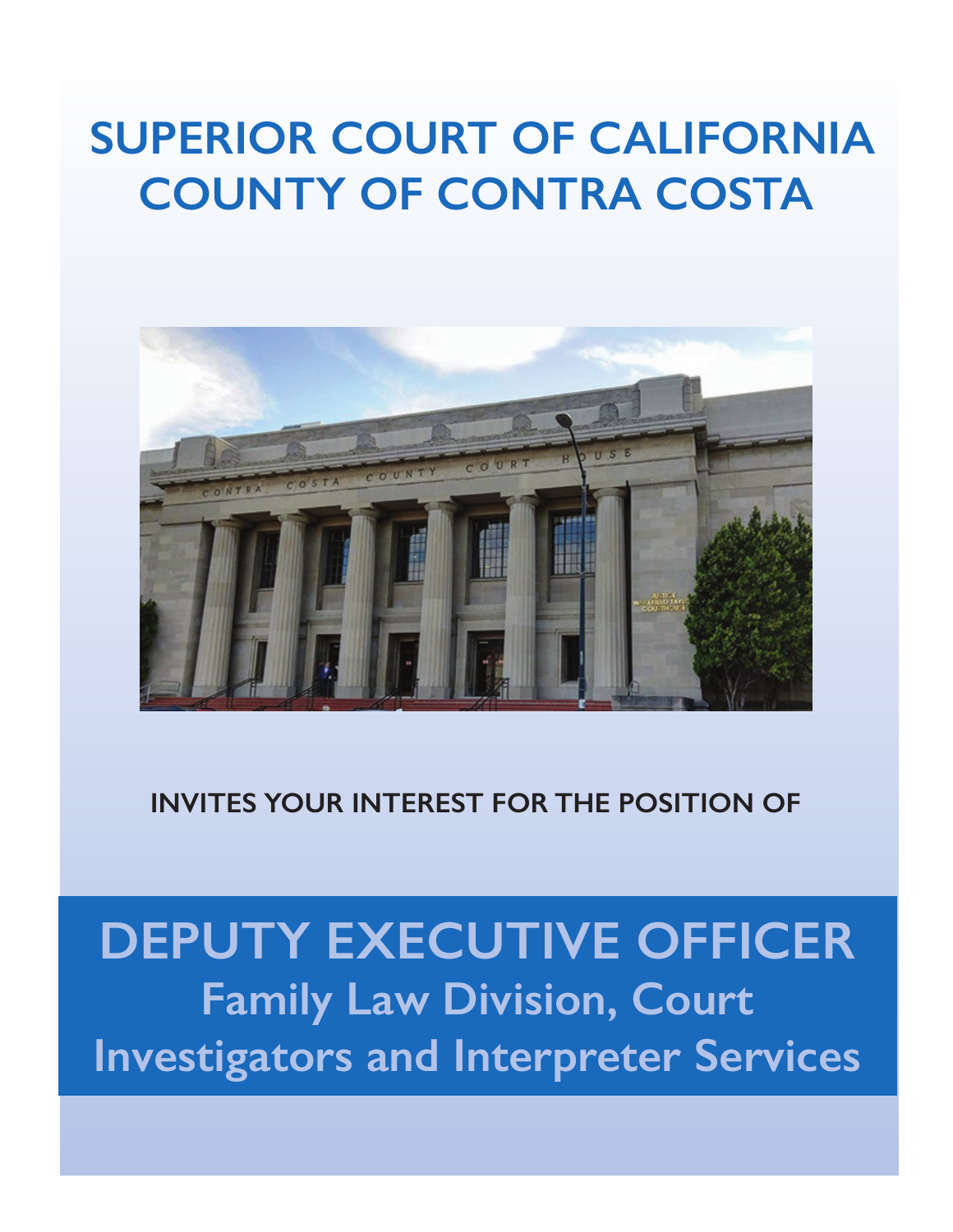#### **The Superior Court of California – Contra Costa County**

The Superior Court in Contra Costa County has 38 Judicial Officers and four Commissioners. The annual operating budget is just over \$42 million for Fiscal Year 21-22. The Court employees approximately 300 staff. The Court has 4 courthouse locations in the Martinez area and a courthouse in Pittsburg, Richmond and Walnut Creek.

#### **The County of Contra Costa**

Located in northern California, Contra Costa County covers approximately 733 square miles extending from the



northeastern shore of San Francisco Bay east to San Joaquin County. With a population of just over 1 million residents, the County is among the ten most populous counties in California and home to one of the State's most ethnically, culturally, and socioeconomically diverse populations. It has one of the fastest growing work forces among Bay Area counties, with growth in its employment base being driven by the need to provide services to an increasing population and the presence of relatively high-wage skilled jobs.

The County contains 19 incorporated cities and includes a variety of urban, suburban, industrial, agricultural, and port areas. Substantial portions of the County are served by the San Francisco Bay Area Rapid Transit (BART), which has contributed to significant residential and commercial development. Contra Costa is home to numerous attractions, including wildlife refuges, state parks, historic sites, and a variety of museums. Mount Diablo, a 3,849-foot peak at the north end of the Diablo Hills, is popular with outdoor enthusiasts, as are hiking, biking,



horseback riding, boating, and other activities. The wine country of Napa and Sonoma Counties, picturesque seaside communities such as Carmel and Monterey, and the Sierra Lake Tahoe region are all within driving distance of Contra Costa.

Several prestigious public and private academic institutions are also located nearby, including Stanford University, University of California at Berkeley, University of San Francisco, University of the Pacific, San Jose State University, and California State University, East Bay. One of California's best community college systems is also located in Contra Costa County.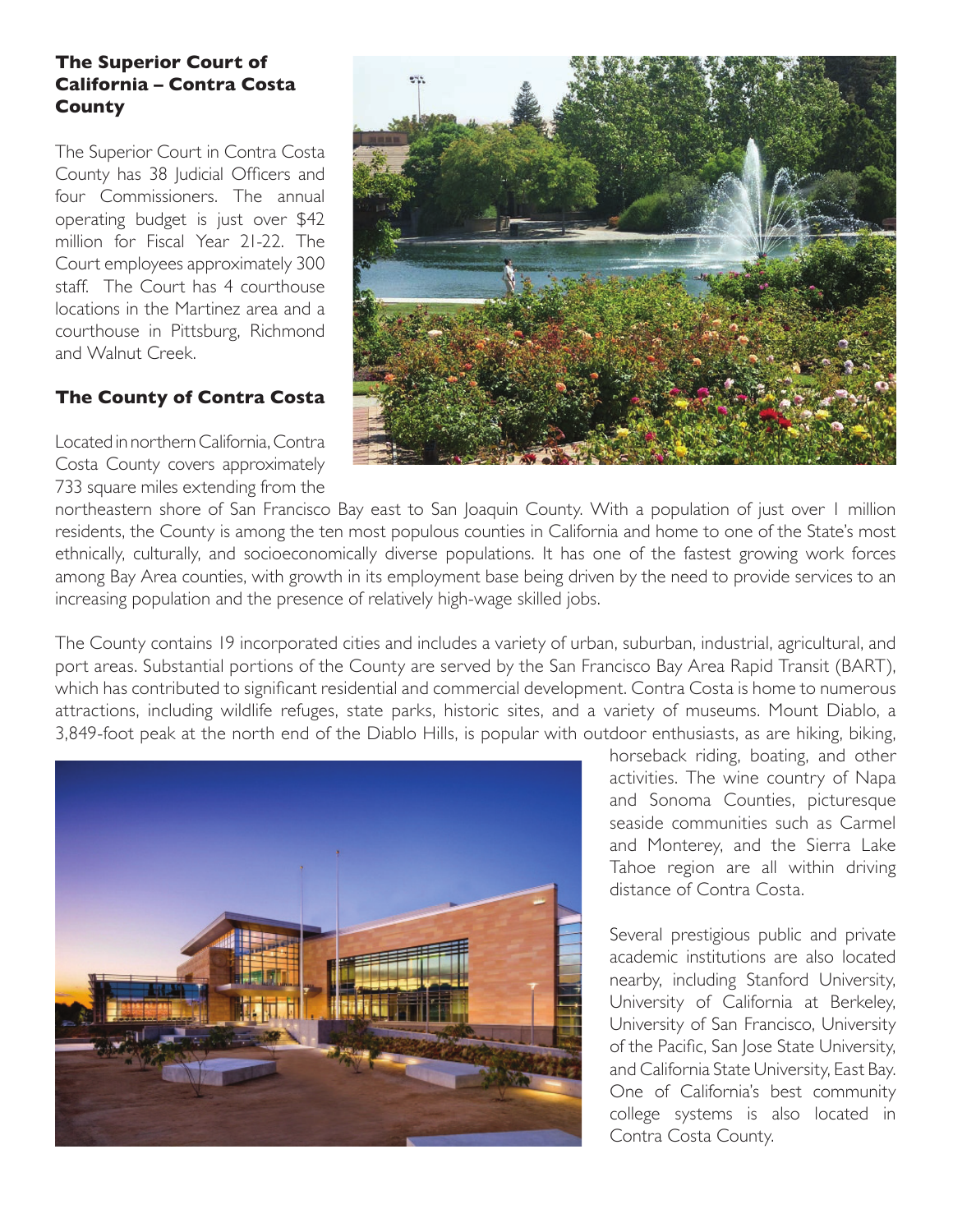#### **The Position and Ideal Candidate Profile**

The Deputy Executive Officer (DEO) of the Family Law Division, Court Investigators, and Interpreter Services Unit will serve under the general direction of the Court Executive Officer for the Contra Costa County court or his/her designee. This position is responsible for the management of the Family Law Division, including Family Court Services, Family Law Facilitators Unit, Family Law Legal Technicians, and Family Law Legal Processing and Calendaring along with management of the Court Investigations Unit (Guardianships and Conservatorships) and Interpreter Services Unit. The Family Law Division considers cases involving family-related issues, which could include divorce, establishment of parental relationships, child custody and visitation issues, the issuance of restraining orders in domestic violence cases as well as adoptions and minor emancipations.

The DEO will provide an active, engaged, and positive leadership style in enhancing the level of interaction, communication, and exposure within the court operations. The expectation is to reinforce high levels of service delivery and accountability while partnering with the judges and peer managers throughout the court. This will be augmented through regular feedback, evaluation of workloads and processes, and performance management tools. The key goals are to reestablish a high level of professionalism and accountability within the workplace and to provide continuity and stability within the operation.



As a project manager, the DEO will work closely with the Judicial Council to analyze legislation and integrating those into standard operating procedures. Additionally, this role will oversee the Grant Management activity for the courts and provide oversight for the court mediation and investigation programs, legal processing, and selfhelp services. It's expected the DEO will be active in recommending policy and organizational changes while ensuring all aspects of the unit are in operational compliance with state law and rules of the court.

The ideal candidate will have knowledge of the court system of

California and the procedures used in family and probate law cases and be familiar with Family Code, Probate Code (regarding conservatorships and guardianships, Interpreters Act, and other relevant statutes and Rules of Court. Being able to work effectively and cooperatively with a wide variety of individuals including judicial officers, managers, employees, representative of other agencies and the public is essential.

This position requires any combination of education and experience that provides the requisite knowledge, skills, and abilities to perform the positional duties. This may include a minimum of four years of progressively responsible experience in an administrative or managerial capacity in a trial or appellate court of general jurisdiction in the US, in a criminal justice agency, or in another governmental agency, with at least two (2) years of supervisory experience. Knowledge in a field related to social work, marriage, family, and child development, as well as in domestic violence is highly desirable. A Bachelor's degree with a major in business administration, public administration, court of judicial administration, or a closely related field is required. This is an executive level at-will position.